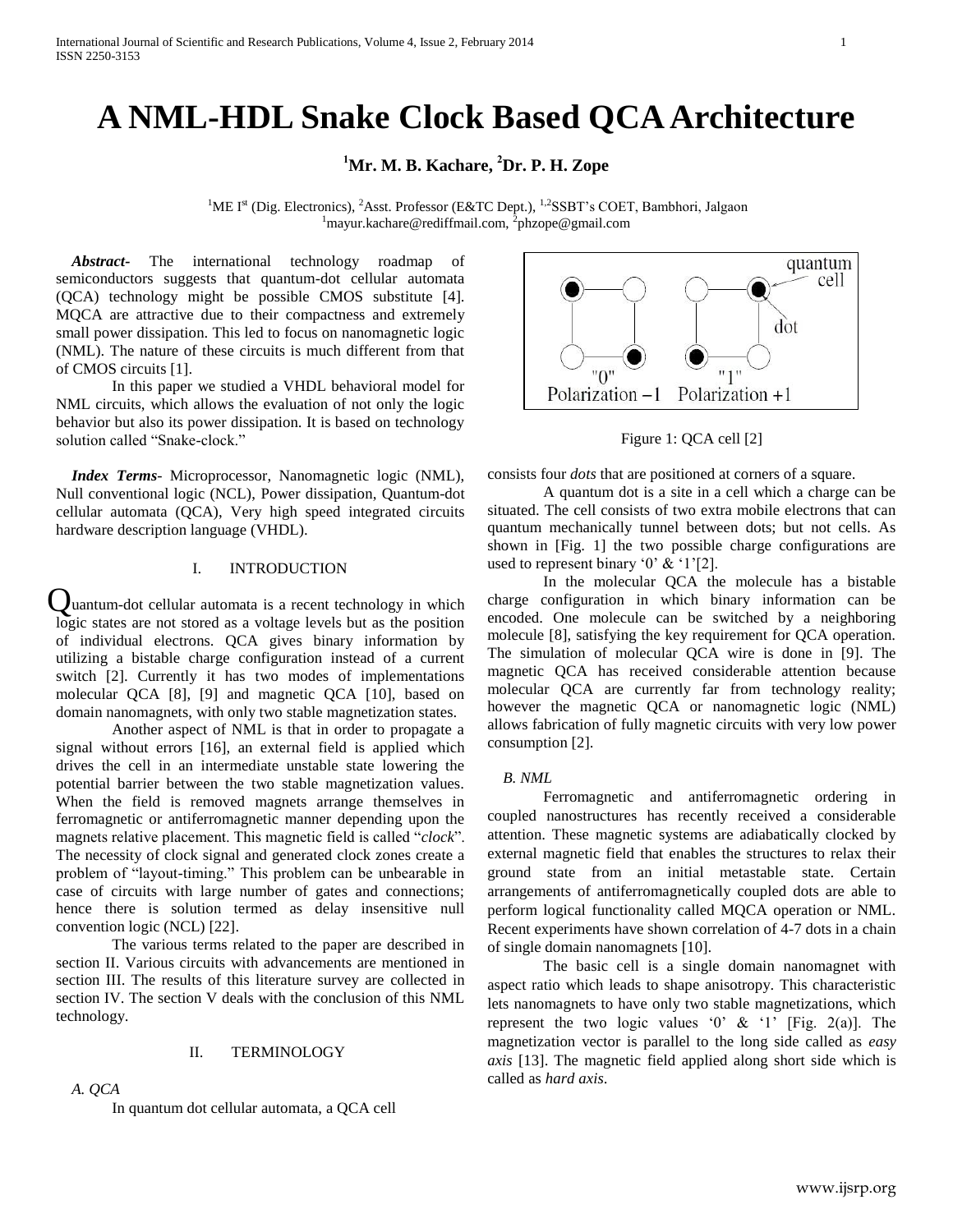

Figure 2: NML. (a) Single domain nanomagnets (b) Hysteresis loop of nanomagnets [13].

These two cells are separated by a potential barrier. When the field is applied the nanomagnets are forced into an unstable state, with the magnetization directed along the hard axis. The magnetic field is generated by a current flowing through a wire plates under magnets plane, and ferrite yoke is used [5]. As soon as the magnetic field is removed the magnets recognize themselves in an antiferromagnetic or ferromagnetic order [Fig. 3]. The alternating behavior of this field is the reason why it is called as "*clock*" [1]. Therefore, a complex circuit is divided into small structures called clock zones, which has small number of cells [13].

# *B. SNAKE CLOCK*

As the external field is called clock, as it is iteratively switched on and off and allows the evaluation phase, even though it has not the "traditional" function of a clock signal. Hence the investigators have developed a solution to clock distribution, "snake-clock", which is more feasible for the multiple-phases clock [15] distribution, allows information propagation without losses in nanomagnets arrays [3].

The three phase snake-clock has *RESET, SWITCH, And HOLD* which is shown in [Fig. 4 (a)] both time and space. In [Fig. 4 (b)] the behavior of nanomagnets grouped in the corresponding clock zones is shown. In [Fig. 4 (c)] the top view of clock zones is shown. By this only *snake* like propagation is possible. Same can be observed by [Fig. 4 (d), (e)] [3].

## *C. NULL CONVENTIONAL LOGIC (NCL)*

The use of a multiphase clock leads to the layout



Figure 3: Magnets are forced in the unstable state when the magnetic field is applied [1].



Figure 4: Snake Clock Organization [3], [4].

timing problem. As stated in [3] every clock zone is equivalent to a D-latch, where at every clock cycle the output copies the input value. Therefore, the propagation delay of a NML wire depends upon the number of clock zones the wire passes through. If different inputs signals of a gate arrive after an unequal number of clock cycles, the circuit will not work.

There is a solution called NCL [22]; which is an asynchronous delay-insensitive logic. Signals are coded using two bits, and they can assume two different states: NULL state when they are at same time 0; and DATA state which represents the logic value (01 means logic 0 and 10 means logic 1). The circuit passes from NULL to DATA only when all the inputs change from NULL to DATA and maintains its status until at least one input is in the DATA state. Before a new data can be accepted from a logic gate; every input must reach to the NULL state. Only at this point a new cycle can start. This ensures the circuit operations also in presence of a considerable difference in the propagation delay among the inputs [21].

# III. CIRCUITS AND ADVANCEMENTS

## *A. BASIC STRUCTURES*

Many works in the literature analyze the behavior of the basic blocks of this NML technology. The basic QCA cell can be combined to form a structure like a wire called "*QCA wire*" [2]. Similarly various types of QCA devices can be constructed using different physical cell arrangements. One of the basic logic gates in QCA is the "*Majority Voter"* with logic function *MV* (A, B, C)  $= AB + AC + BC$ . Majority voter can be realized by 5 QCA cells as shown in [Fig. 5] [13].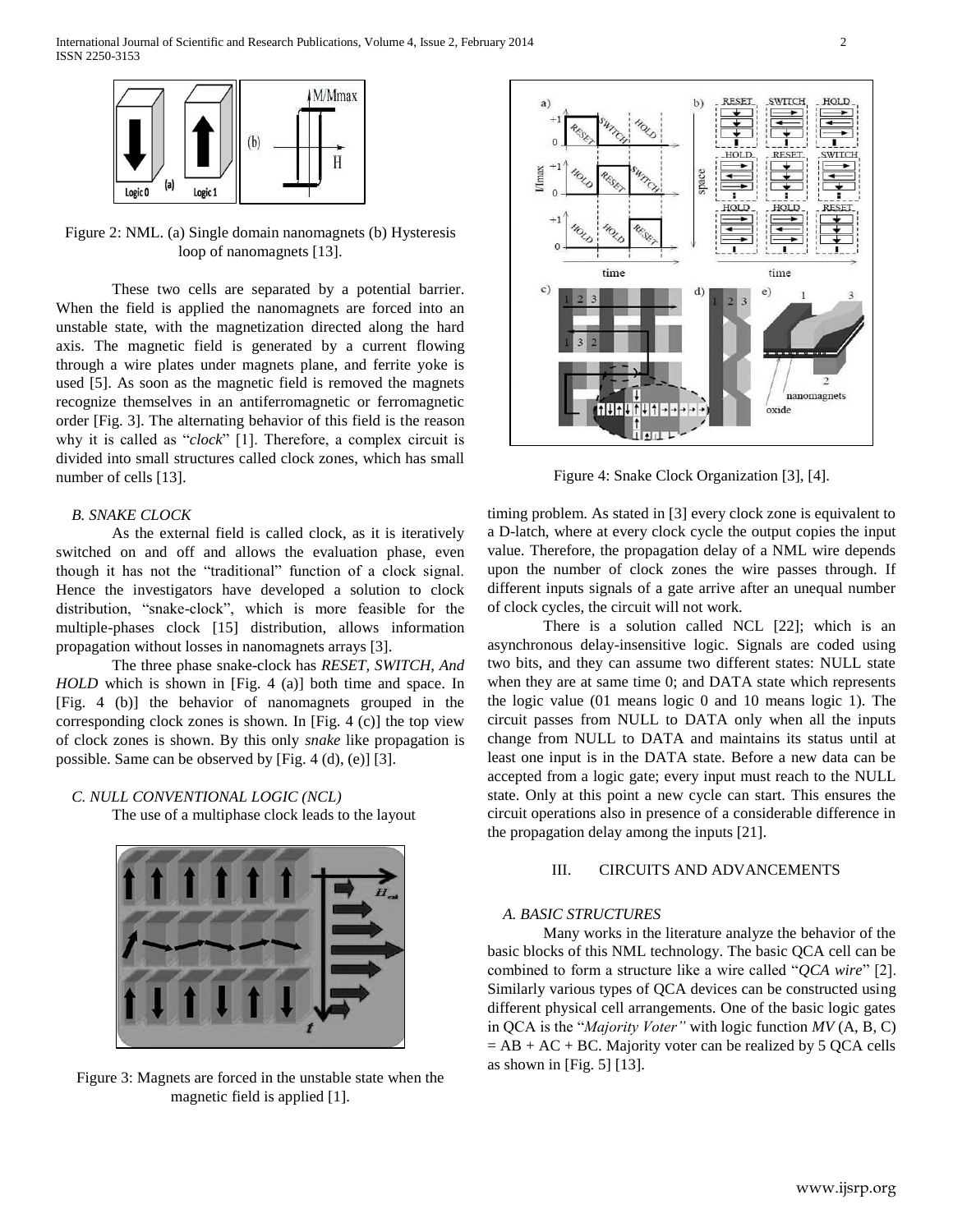

Figure 5: Majority voter: symbol and structure [2].

#### *B. ADVANCEMENTS*

From this basic gate various implementations are done like *QCA shift resister* [7]. The QCA latch is made up of three aluminum islands connected by tunnel junctions as shown in [Fig. 6]. A clock signal is applied to the middle dot to vary the potential on it so that it acts as a barrier for tunneling between the dots. Inputs are applied to the top and the bottom dots of latch by external input voltages. When no clock is applied and all the dots are neutral; the latch is in NULL state and holds no data.

As the clock signal is applied, the barrier height is increases, and the polarization of the latch takes on a definite value determined by the input. This is called as *"Active"* state. When the barrier height is large enough to suppress switching over the relevant time scale, hence the latch is in *"locked"* state. A shift register consists of a line of latches where each latch, in its locked state, acts as an input to the next. Binary information is transferred sequentially along the line from one latch to the next by applying a sequence of phase-shifted clock signals to successive latches. The clocking sequence and the resulting potentials in the shift register [7] are shown in [Fig. 7].

As moving further advancement in QCA designing; *QCA Adder* and *QCA Multiplier* are designed [14] by the investigators. They states that when circuits implemented using QCAs then there is significant complexity in interconnections and wire delay occurs.



Figure 6: Schematic diagram of QCA shift resister [7].



Figure 7: Operation of QCA shift register. (a) Input  $V_{1N}$  is applied to  $L_1$ . (b) Clock  $V_{C1}$  to latch  $L_1$ . (c) Output of  $L_1$ measured by the potential on dot  $D_1$ . (d) phase-shifted clock  $V_{C2}$ applied to latch  $L_2$ . (e) Output of  $L_2$  measured by the potential on dot  $D_4$  [7].

In QCA, if the complexity increases, the delay may increase because of the increased cell counts and wired connections. They implemented new designs of Adder, the carry flow adder; [14] and serial parallel Multiplier network based on filter networks.

To prove the advancement in the QCA technology the comparison table between carry-look-ahead (CLA) adders and carry flow (CFA) adders is given in [Table I].

For the circuit layout and functionality checking, a simulation tool for QCA circuits was required. Hence a tool which is a product of an ongoing effort to create a rapid and accurate simulation layout tool for quantum-dot cellular automata (QCA) is developed known as QCADesigner [17]. QCADesigner is capable of simulating complex QCA designs on standard platforms. QCADesigner is a CAD tool designed specifically for QCA logic design and simulation. This tool allows the ability to layout and; verify a variety of QCA systems to users. This functionality occurs due to standard CAD features and various QCA specific simulation engines are provided in QCADesigner.

Table I: Adder comparisons [14]

|       | Complexity   | Area                            | Delay                    |
|-------|--------------|---------------------------------|--------------------------|
| CLA4  | $1575$ cells | $1.74 \mu m \times 1.09 \mu m$  | $3\frac{2}{7}$ clocks    |
| CLA8  | 3988 cells   | $3.50 \mu m \times 1.58 \mu m$  | $6\frac{2}{3}$ clocks    |
| CLA16 | 10217 cells  | $7.02 \mu m \times 2.21 \mu m$  | $10\frac{1}{4}$ clocks   |
| CLA32 | 25308 cells  | $14.06 \mu m \times 3.05 \mu m$ | 19 clocks                |
| CLA64 | 59030 cells  | $28.20 \mu m \times 3.73 \mu m$ | $31\frac{2}{4}$ clocks   |
| CFA4  | 371 cells    | $0.90 \mu m \times 0.45 \mu m$  | $\frac{2}{4}$<br>clocks  |
| CFA8  | 789 cells    | $1.79 \mu m \times 0.53 \mu m$  | $2\frac{2}{3}$ clocks    |
| CFA16 | $1769$ cells | $3.55 \mu m \times 0.69 \mu m$  | $4\frac{2}{4}$<br>clocks |
| CFA32 | 4305 cells   | $7.09 \mu m \times 1.03 \mu m$  | $8\frac{2}{7}$ clocks    |
| CFA64 | 11681 cells  | $14.15 \mu m \times 1.71 \mu m$ | $16\frac{2}{3}$ clocks   |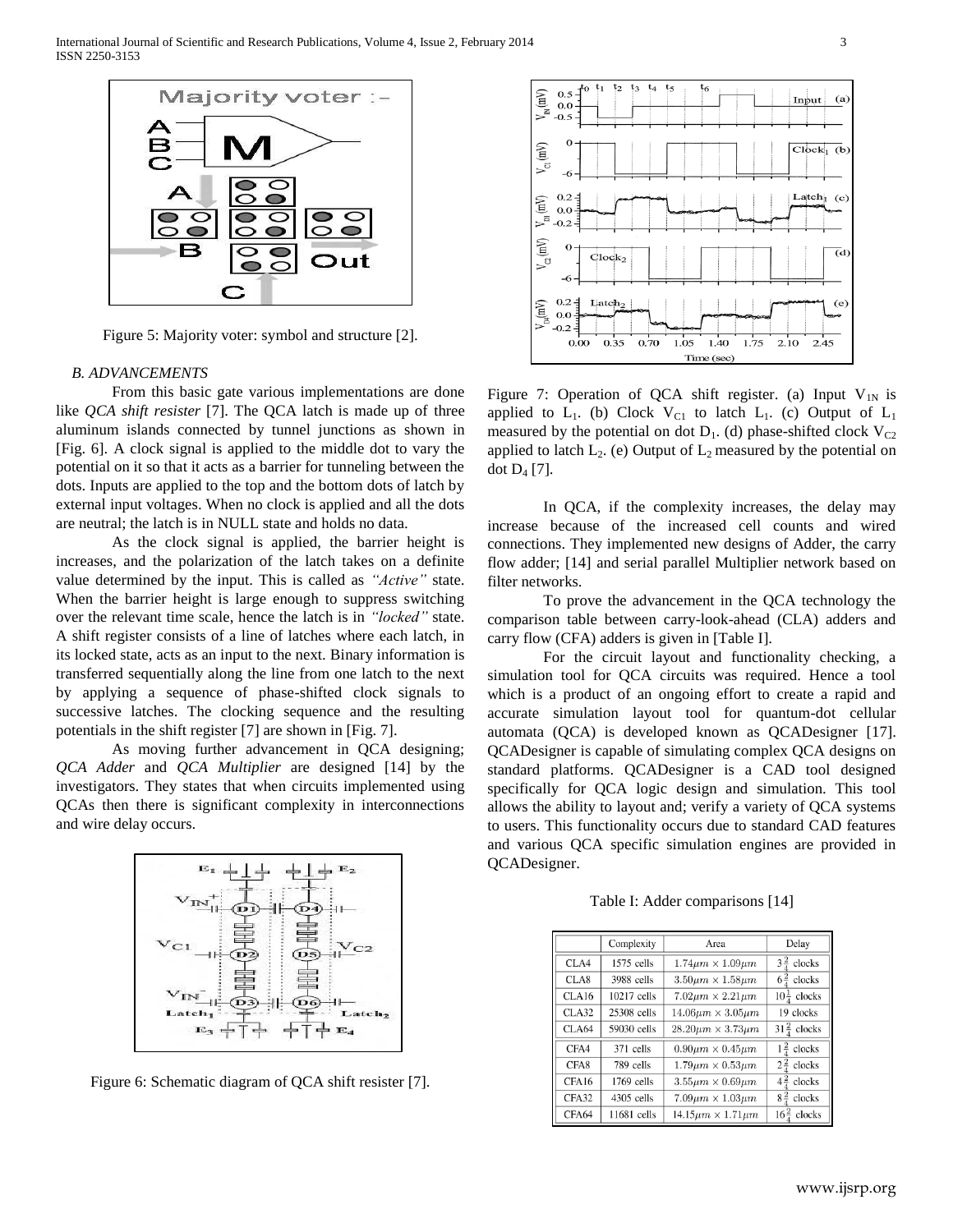

Figure 8: Architecture of microprocessor a NML [1].

Further improvements in QCA architectures are done gradually from a basic QCA cell to a NML microprocessor. The complete 4-bit microprocessor is a realistic architecture which was implemented in [1]. The processor architecture is simple but it can handle many types of operations: arithmetic, logic, memory read and write, and different kinds of jump. The microprocessor was chosen because it involves all types of logic circuits like combinational, sequential, etc. It represents the ideal testbench for the NML technology evaluation. The overall architecture of microprocessor is shown in [Fig. 8] [1]. There are four main blocks: a program counter (PC) which generates the address for the parallel instructions memory (16 words of 14 bits) and which manages jump instructions: a serial memory (4 words of 4 bits) for data storing; and finally a data- path block for the arithmetic operations. Two multiplexers select the ALU source operands, and an accumulator register stores ALU results. A comparator block maintains the conditional jumps. The comparator output is connected back to the jump enable of program counter.

## *C. POWER DISSIPATION*

The energy dissipated during the magnetization reversal of larger size magnets is well known to be equal the area of the hysteresis loss as stated above. This "h*ysteresis loss*" originates from the irreversible change of complex domain pattern. Macro scale magnets dissipate power when their domain structures quickly rearrange in the presence of a varying external magnetic field. The energy dissipated from the microscopic model is the same as the area of hysteresis curve [12]. The energy of nanomagnet is shown in [Fig. 9].



Figure 9: The energy of a nanomagnet [12].

Power losses in the NML circuits depend on two main components; power dissipated by nanomagnets during their switching phase, and power dissipated by clock wires during the reset field generation. During the switching the nanomagnet follows a hysteresis cycle as shown in [Fig. 2(b)]. The area of this hysteresis cycle is proportional to the energy spent for switching. This energy must be supplied to the nanomagnet by the source that generates the magnetic field, and this is normally dissipated in the form of heat.

The second one is the power dissipated by clock wires. This can be separated in two components: 1) the power dissipated because of the Joule effect and 2) the power stored in the wire inductance. The power dissipated by Joule effect represents the main contribution, mainly because a high value of current is necessary to generate a magnetic field strong enough to force a reset. The energy dissipated by the clock depends on the length of the wire, which is a function of the circuit area, affected by the circuit complexity and layout.

For the NML microprocessor a power model is made in [1] as shown in [Fig. 9]. The model is based on five key points as stated below;

1) It is embedded in the architecture description: Each block includes not only the logic sub-blocks but also the functions for evaluating the two power contributions.

2) It is hierarchical: A block of level *N* uses data on the number of magnets from sub-blocks of level *N* −1, and generates information to be propagated to the higher  $N + 1$  hierarchical level.

3) Given a block *i* in the architecture, a power estimator evaluates power consumption for current block *i* as a function of the number of nanomagnets in block *i*.

4) In the architecture of level *N*, a nanomagnet sum is enabled using the number of nanomagnets of all the included blocks of level *N* − 1 as input. This sum is extended to each clock zone.

5) An overhead factor is used to take into account the routing complexity. If the sub-blocks have a total sum of magnets equal to *M*, the connection among them could require an additional number of magnets. This overhead is estimated and is multiplied by *M*. The value of this factor is different for each hierarchy level.



Figure 10: Hierarchical power model for microprocessor [1].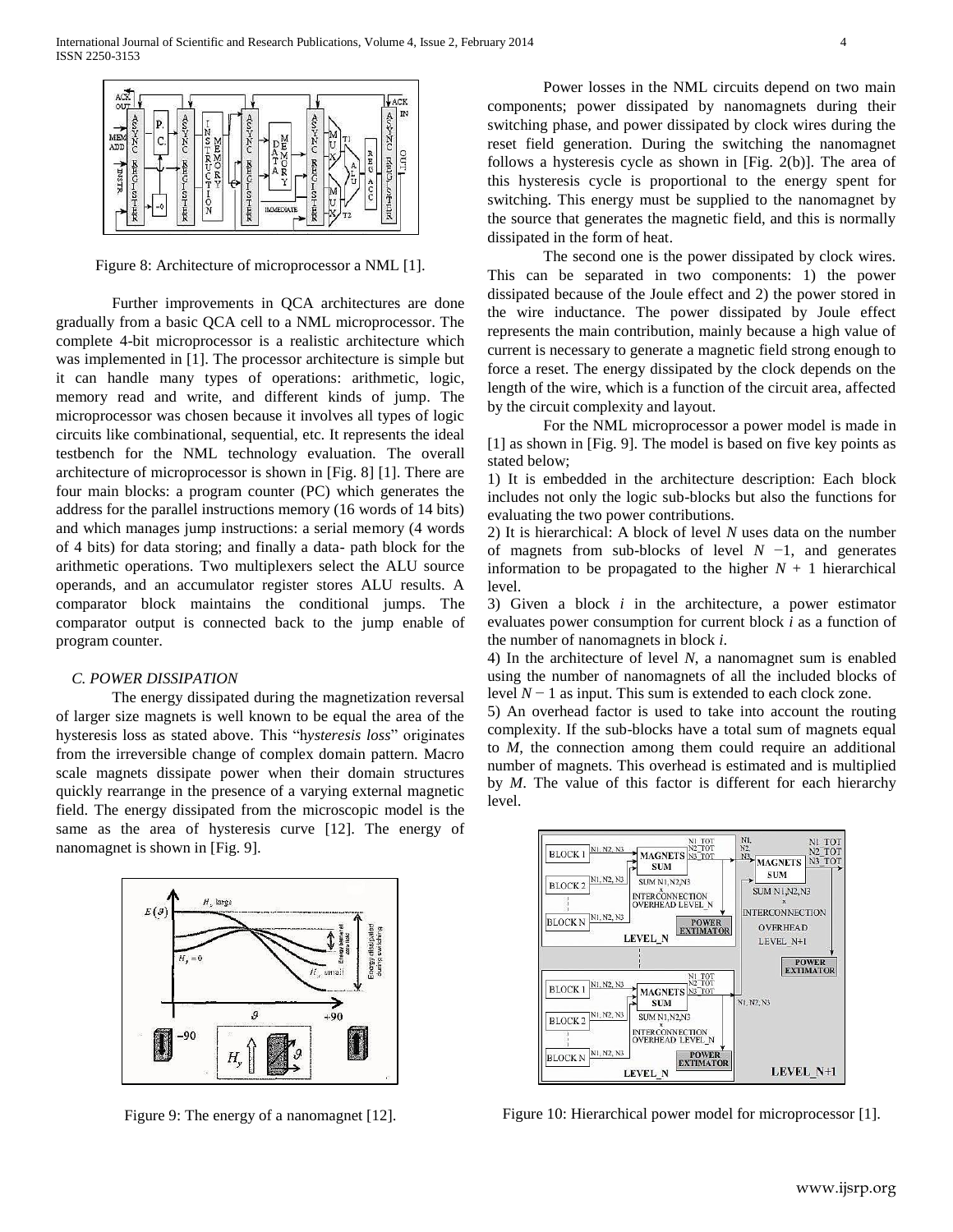# IV. RESULTS

As per the literature survey; many investigators provided a perspective of current-state nanoelectronic devices, which may a solution to the increasingly challenging manufacturing domain of conventional CMOS.

The [Fig. 11] shows the results of Majority voter; each map represents a combination of widths and lengths that corresponds to proper operation [13]. [Fig. 11(a)] shows the impact of sizes variation only of the Majority voter LEFT input magnet. It also shows that the aspect ratio should better remain near 2 or higher for a good rejection to process variations. [Fig. 11(b)] shows the influence of the sizes variations of DOWN input magnet on the whole gate behavior. The influence of UP input magnet is not recorded because it has the same behavior for symmetry. [Fig.  $11(c)$ ] shows the effect of the sizes variations of CENTRAL input magnet, which is responsible for the logic computation. [Fig.  $11(d)$ ] shows the influence of the same process variation applied to all magnets together.

To evaluate how the changes in the horizontal and vertical distances values affect performance, the 50% delay of the gate was measured. In case of NML technology, it is the delay between the 50% of the variation of the clock signal and the 50% of the variation of the magnetization of the CENTRAL block as shown in [Fig. 12] [13].



Figure 11: Majority voter working area considering process variations [13].



Figure 12: Timing variation of central magnet [13].

| Ack                | որտերանի արդյունացի արդյուններ                           |
|--------------------|----------------------------------------------------------|
| Ovf(0)             | DDRE<br>nnna                                             |
| Ovf(1)             |                                                          |
| Out4(0)            | าภทท<br>ח יחר                                            |
| Out4(1)            | Гŀ<br>$\cdot$ $\Box$<br>۱н                               |
| Out3(0)            | пп• плп⊧<br>1П П+                                        |
| Out3(1)            |                                                          |
| zation<br>OutZ(0)  | ותחתחתמו                                                 |
| Out2(1)            |                                                          |
|                    | пł                                                       |
| Out1(0)<br>Out1(1) | пп<br>ПĿ<br>п.                                           |
|                    | 400.00<br>150.00<br>200.00<br>300.00<br>350.00<br>250.00 |
|                    | Time (s)<br>78910<br>к<br>6<br>13<br>114                 |

Figure 13: NML microprocessor modelsim simulation [1].



Figure 14: NCL counter simulation results [4].

Moving further with the complex circuit implementations; the QCADesigner came into focus. The QCADesigner needed because; the main problem in implementing more accurate simulations is the lack of experimental data for QCA systems with larger number of cells. The simulation results of NML microprocessor [1] are shown in [Fig. 13] using QCADesigner.

The null convention logic (NCL) counter is based on the generic structure of an NCL finite-state machine. A memory resister is used to store the present state, and a combinational circuit generates a future state [4]. NCL register don't have a memory function. Their aim is to implement the asynchronous communication protocol to guarantee delay insensitivity. The NCL counter simulation results are sown in [Fig. 14]. In this all the outputs switch from DATA state to NULL state and vice versa. The bold lines in the [Fig. 14] show when one of the bits assumes a DATA configuration. The entire structure works using *"snake-clock"*.

## V. CONCLUSION

We studied various techniques developed by many investigators of nanomagnetic logic (NML) or magnetic quantum-dot cellular automata (QCA) circuits. These circuits are good for operation as they dissipate very low power as compared to traditional CMOS devices. We also come to know the terms like null conventional logic (NCL) and multiple phase clock i.e. snake clock.

#### **REFERENCES**